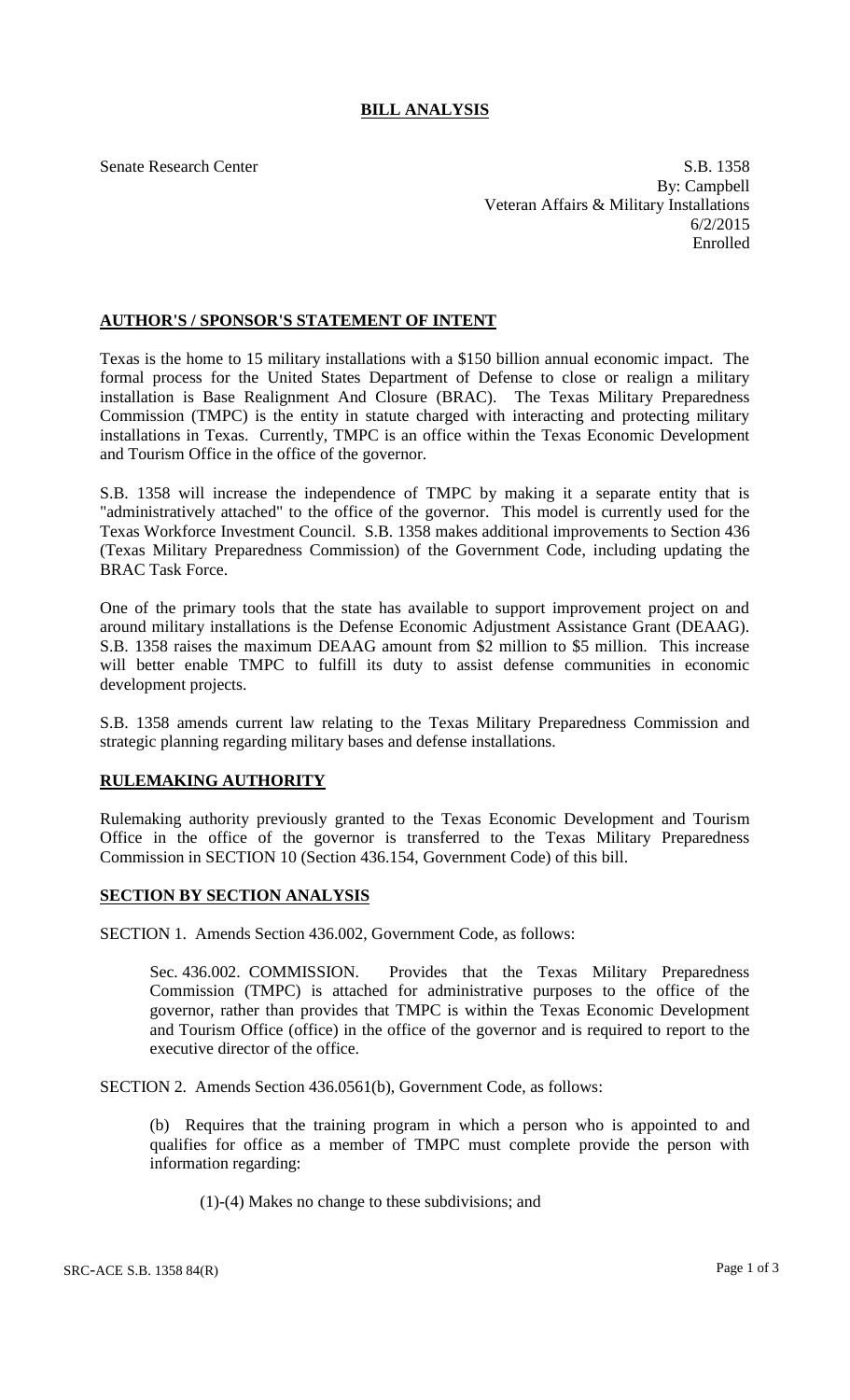(5) any applicable ethics policies adopted by TMPC or the Texas Ethics Commission, rather than policies adopted by the office, TMPC, or the Texas Ethics Commission.

SECTION 3. Amends Section 436.057, Government Code, by adding Subsection (b) and amending Subsection (c), as follows:

(b) Requires the director of TMPC to hire at least one full-time employee who is knowledgeable about or has experience with military installations.

(c) Authorizes the director to hire other staff within the guidelines established by TMPC, rather than requires the governor to determine the staff for TMPC.

SECTION 4. Amends the heading to Section 436.105, Government Code, to read as follows:

Sec. 436.105. MILITARY BASE REALIGNMENT AND CLOSURE TASK FORCE; EXPIRATION DATE.

SECTION 5. Amends Section 436.105, Government Code, by adding Subsections (b-1) and (d), as follows:

(b-1) Entitles a member of the military base realignment and closure task force to reimbursement for travel expenses.

(d) Provides that the task force is abolished and this section expires September 1, 2019.

SECTION 6. Amends Section 436.152(d), Government Code, to authorize TMPC, rather than the office, if there is no existing program to finance a project, to provide a loan of financial assistance to the defense community for the project.

SECTION 7. Amends Sections 436.153(a) through (g), Government Code, as follows:

(a) Changes a reference to the office to TMPC.

(b) Requires TMPC, on receiving an application for a loan under this section, to confirm that the project adds military or defense value to the military base or defense facility, rather than requires the office to confirm with TMPC that the project adds military or defense value to the military base or defense facility.

(c) Changes references to the office to TMPC.

(d) Authorizes TMPC, rather than the executive director of the office, if TMPC confirms that the funds will be used to enhance the military or defense value of the military base or defense facility based on the base realignment and closure criteria, to overcome an action of the United States Department of Defense that will negatively impact the military base or defense facility, or for the recruitment or retention of a defense facility and TMPC, rather than the office, determines that the project is financially feasible, to award a loan to the defense community for the project. Requires TMPC, rather than the office, to enter into a written agreement with a defense community that is awarded a loan.

(e)-(g) Changes references to the office to TMPC.

SECTION 8. Amends Sections 436.1531(a), (c), (d), (e), and (f), Government Code, to make conforming changes.

SECTION 9. Amends Sections 436.1532(a), (c), (d), (e), and (f), Government Code, to make conforming changes.

SECTION 10. Amends Section 436.154, Government Code, to make conforming changes.